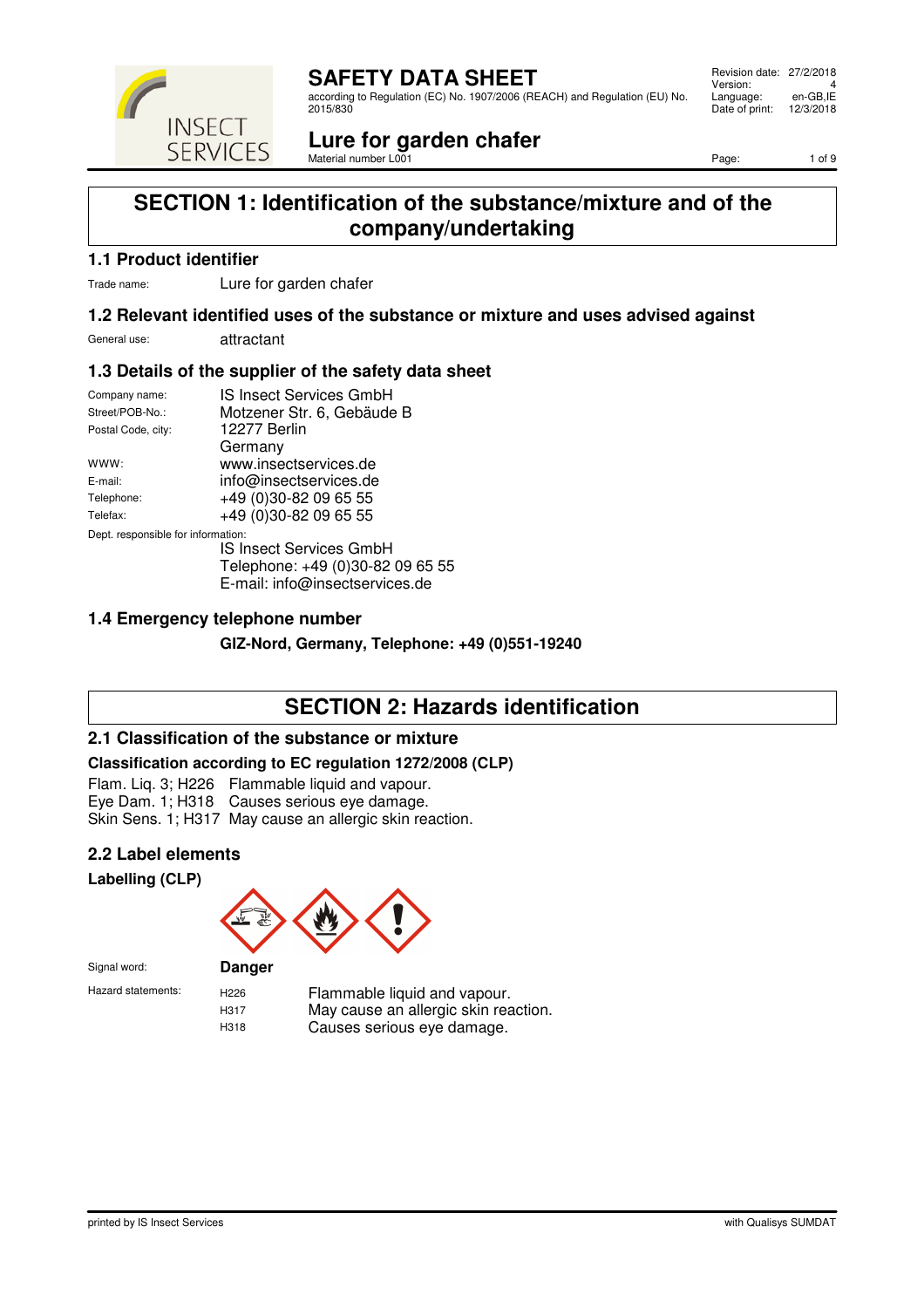

according to Regulation (EC) No. 1907/2006 (REACH) and Regulation (EU) No. 2015/830

|                                                 | ! ! } } } } } } }<br><b>SERVICES</b> | Lure for garden chafer<br>Material number L001                                                                                                                                  | Page: | 2 of 9 |
|-------------------------------------------------|--------------------------------------|---------------------------------------------------------------------------------------------------------------------------------------------------------------------------------|-------|--------|
| Precautionary statements: P102                  |                                      | Keep out of reach of children.                                                                                                                                                  |       |        |
|                                                 | P210                                 | Keep away from heat, hot surfaces, sparks, open flames and other ignition<br>sources. No smoking.                                                                               |       |        |
|                                                 | P280                                 | Wear protective gloves/protective clothing/eye protection/face protection.                                                                                                      |       |        |
|                                                 | P305+P351+P338<br>P310               | IF IN EYES: Rinse cautiously with water for several minutes. Remove<br>contact lenses, if present and easy to do. Continue rinsing.<br>Immediately call a POISON CENTER/doctor. |       |        |
|                                                 | P501                                 | Dispose of contents/container to hazardous or special waste collection point.                                                                                                   |       |        |
| <b>Special labelling</b><br>Text for labelling: |                                      | <b>Contains Eugenol and Geraniol</b>                                                                                                                                            |       |        |

### **2.3 Other hazards**

High concentrations of vapours irritate the eyes and mucous membranes. Higher doses may lead to a narcotic effect. Potentially explosive mixtures may form if adequate ventilation is not provided. Inhaling can lead to irritations of the respiratory tract and mucous membrane. Special danger of slipping by leaking/spilling product.

Results of PBT and vPvB assessment:

No data available

### **SECTION 3: Composition / information on ingredients**

3.1 Substances: not applicable

#### **3.2 Mixtures**

Chemical characterisation: Mixture of the substances listed below with non-hazardous additions:

| Hazardous ingredients: |
|------------------------|

| Ingredient                          | Designation              | Content    | Classification                                                |
|-------------------------------------|--------------------------|------------|---------------------------------------------------------------|
| EC No.<br>213-192-8<br>CAS 928-96-1 | $cis$ -hex-3-en-1-<br>οl | $~< 60 \%$ | Flam. Lig. 3; H226. Eye Irrit. 2; H319.                       |
| EC No.<br>202-589-1<br>CAS 97-53-0  | Eugenol                  | $< 25 \%$  | Eye Irrit. 2; H319. Skin Sens. 1; H317.                       |
| EC No.<br>203-377-1<br>CAS 106-24-1 | Geraniol                 | $< 10 \%$  | Skin Irrit. 2; H315. Eye Dam. 1; H318.<br>Skin Sens. 1; H317. |

Full text of H- and EUH-statements: see section 16.

# **SECTION 4: First aid measures**

#### **4.1 Description of first aid measures**

| General information:    | First aider: Pay attention to self-protection!<br>If medical advice is needed, have product container or label at hand.                                                                            |
|-------------------------|----------------------------------------------------------------------------------------------------------------------------------------------------------------------------------------------------|
| In case of inhalation:  | Remove person to fresh air and keep comfortable for breathing. In case of irregular<br>breathing or respiratory arrest provide artificial respiration. If you feel unwell, seek<br>medical advice. |
| Following skin contact: | Remove residues with soap and water. Take off contaminated clothing and wash it<br>before reuse. In case of skin reactions, consult a physician.                                                   |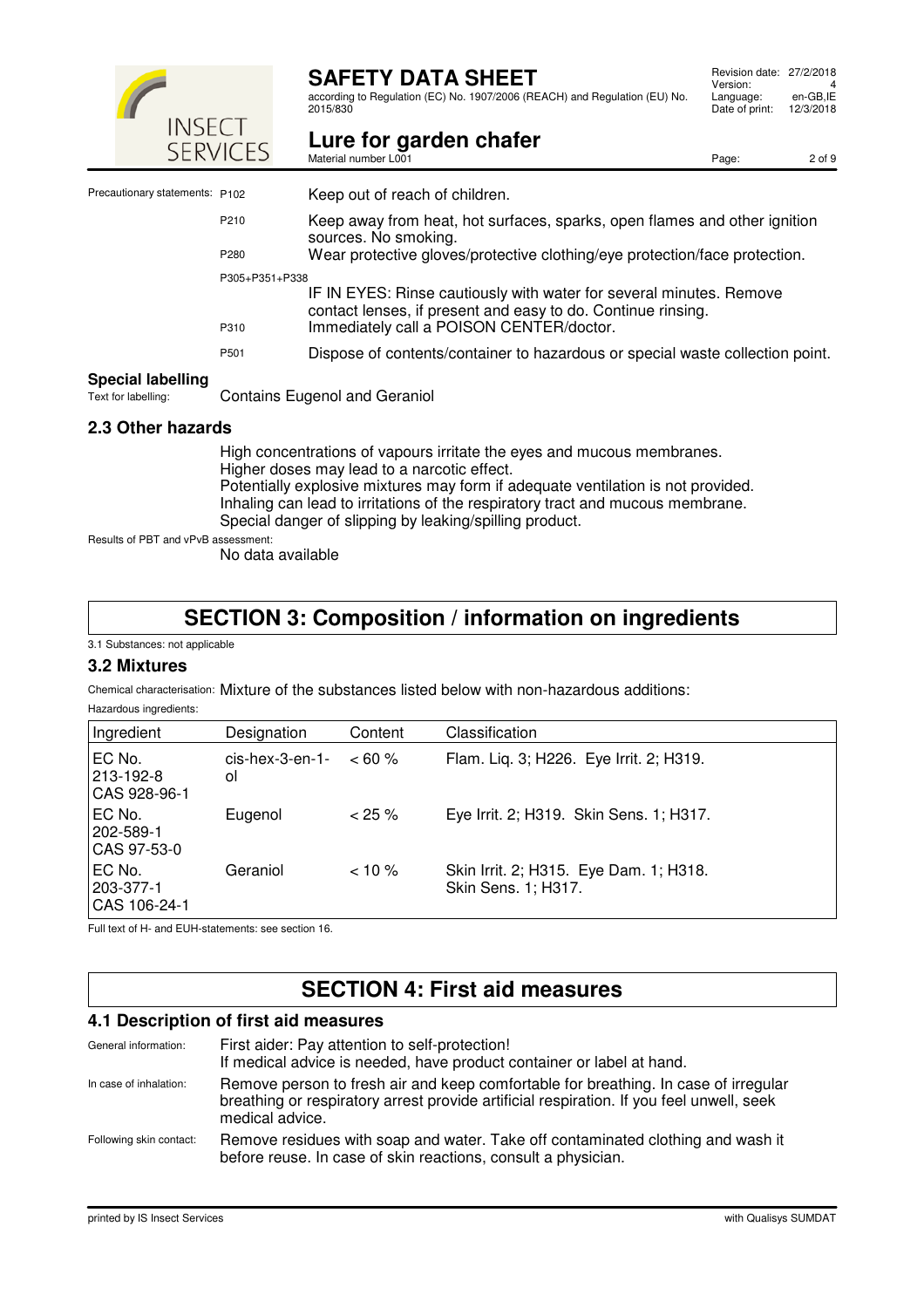

according to Regulation (EC) No. 1907/2006 (REACH) and Regulation (EU) No. 2015/830

#### Revision date: 27/2/2018 Version: 4<br>Language: en-GB,IE Language: en-GB, IE<br>Date of print: 12/3/2018 Date of print:

**Lure for garden chafer** Material number L001

Page: 3 of 9

#### After eye contact: Immediately flush eyes with plenty of flowing water for 10 to 15 minutes holding eyelids apart. Remove contact lenses, if present and easy to do. Continue rinsing. Subsequently seek the immediate attention of an ophthalmologist. After swallowing: Rinse mouth and drink large quantities of water.

Never give anything by mouth to an unconscious person. Do not induce vomiting. Immediately get medical attention.

#### **4.2 Most important symptoms and effects, both acute and delayed**

May cause an allergic skin reaction. Causes serious eye damage.

#### **4.3 Indication of any immediate medical attention and special treatment needed**

Treat symptomatically.

# **SECTION 5: Firefighting measures**

#### **5.1 Extinguishing media**

Suitable extinguishing media:

Carbon dioxide, extinguishing powder, Alcohol resistant foam. In case of large fires water spray jet

Extinguishing media which must not be used for safety reasons:

Full water jet

#### **5.2 Special hazards arising from the substance or mixture**

Flammable liquid and vapour.

With air, vapours form potentially explosive mixtures, which are heavier than air. Vapours may proceed on the ground over great distances and cause fire and backflashes. In case of fire may be liberated: carbon monoxide and carbon dioxide.

#### **5.3 Advice for firefighters**

Special protective equipment for firefighters:

Wear self-contained positive pressure breathing apparatus and full firefighting protective clothing.

Additional information: Hazchem-Code: •3Y

Heating will lead to pressure increase: Danger of bursting and explosion. Keep containers cool with water spray.

In case of major fire and large quantities: Evacuate area. Fight fire remotely due to the risk of explosion.

Do not allow fire water to penetrate into surface or ground water.

Fire residuals and contaminated extinguishing water must be disposed of in accordance with the regulations of the local authorities.

### **SECTION 6: Accidental release measures**

#### **6.1 Personal precautions, protective equipment and emergency procedures**

Eliminate all ignition sources if safe to do so. Do not breathe vapours. Keep unprotected people away. Cordon off downwind area at risk and warn inhabitants. Wear appropriate protective equipment. Provide adequate ventilation. Avoid contact with skin, eyes, and clothing.

#### **6.2 Environmental precautions**

Do not allow to penetrate into soil, waterbodies or drains. If necessary notify appropriate authorities. Danger of explosion!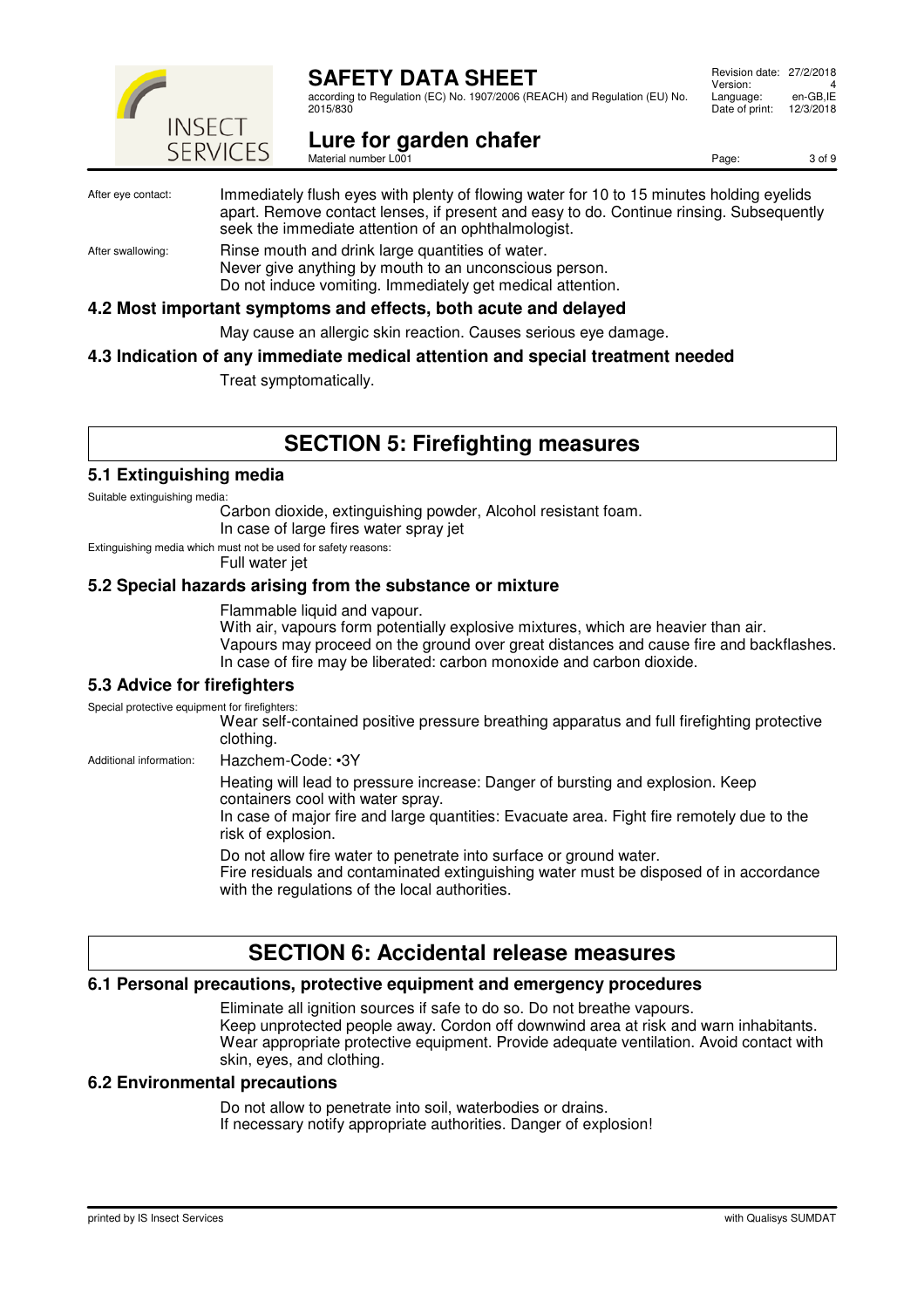

according to Regulation (EC) No. 1907/2006 (REACH) and Regulation (EU) No. 2015/830

#### Revision date: 27/2/2018 Version: 4<br>Language: en-GB,IE Language: en-GB, IE<br>Date of print: 12/3/2018 Date of print:

**Lure for garden chafer** Material number L001

Page: 4 of 9

### **6.3 Methods and material for containment and cleaning up**

Take up with non-flammable, liquid binding material (e.g. sand/earth/diatomaceous earth/vermiculit) and perform disposal according to instructions. Beware of reignition. Thoroughly clean surrounding area. In case of greater quantities: Collect mechanically (use only explosion-proof equipment when pumping out). Special danger of slipping by leaking/spilling product.

Additional information: Use explosion-proof equipment and non-sparking tools/utensils.

#### **6.4 Reference to other sections**

Refer additionally to section 8 and 13.

# **SECTION 7: Handling and storage**

#### **7.1 Precautions for safe handling**

Advices on safe handling: Provide adequate ventilation, and local exhaust as needed. Avoid breathing vapours. Do not get in eyes, on skin, or on clothing. Wear appropriate protective equipment. Do not eat, drink or smoke when using this product. Wash hands thoroughly after handling. Take off immediately all contaminated clothing and wash it before reuse. Guarantee sufficient ventilation during and after use, in order to prevent vapour accumulation.

When handling large quantities, supply emergency spray.

Precautions against fire and explosion:

Keep away from sources of ignition - No smoking.

Take precautionary measures against static discharge.

Use only explosion-protected equipment/instruments. Do not weld.

In partially filled containers explosive mixtures may form.

#### **7.2 Conditions for safe storage, including any incompatibilities**

Requirements for storerooms and containers:

| Keep container tightly closed and in a well-ventilated place. |
|---------------------------------------------------------------|
| Keep container dry. Keep only in the original container.      |
| Protect from heat and direct sunlight.                        |
| Store containers in upright position.                         |
|                                                               |

Hints on joint storage: Do not store together with combustible or self-igniting materials or any highly flammable solids. Avoid contact with strong oxidizing agents. Keep away from food, drink and animal feedingstuffs.

#### **7.3 Specific end use(s)**

No information available.

# **SECTION 8: Exposure controls/personal protection**

#### **8.1 Control parameters**

Additional information: Contains no substances with occupational exposure limit values.

### **8.2 Exposure controls**

Provide for good ventilation or exhaust system or work with completely self-contained equipment. Explosion protection required.

### **Personal protection equipment**

### **Occupational exposure controls**

Respiratory protection: If vapours form, use respiratory protection. Use filter type A (= against vapours of organic substances) according to EN 14387.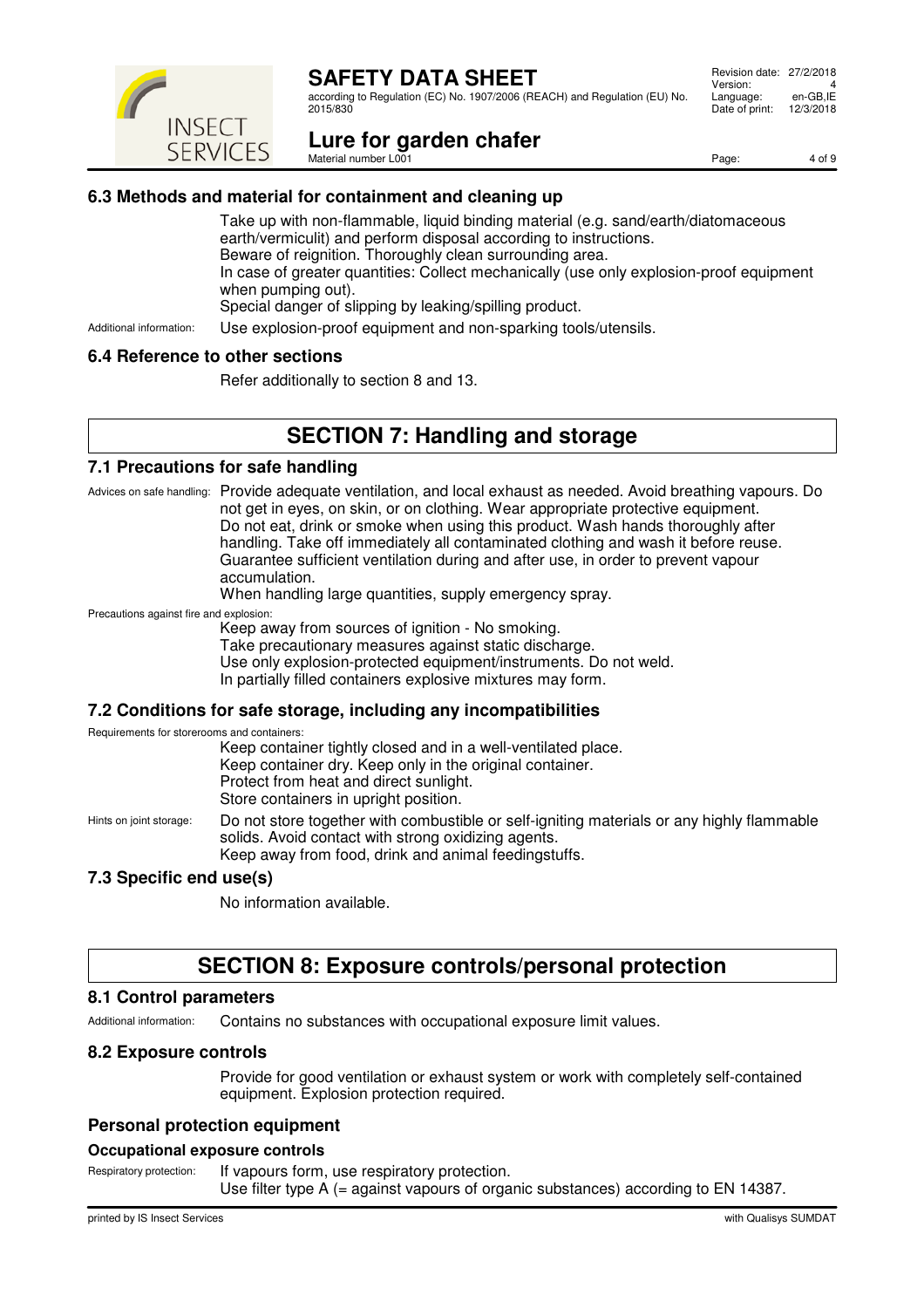

according to Regulation (EC) No. 1907/2006 (REACH) and Regulation (EU) No. 2015/830

| Revision date: 27/2/2018<br>Version: | Δ         |
|--------------------------------------|-----------|
| Language:                            | en-GB.IE  |
| Date of print:                       | 12/3/2018 |

Page: 5 of 9

# Lure for garden chafer<br>Material number L001

| Hand protection:                         | Protective gloves according to EN 374.<br>Observe glove manufacturer's instructions concerning penetrability and breakthrough<br>time.                                                                                                                                                                                                                                                                                                                      |
|------------------------------------------|-------------------------------------------------------------------------------------------------------------------------------------------------------------------------------------------------------------------------------------------------------------------------------------------------------------------------------------------------------------------------------------------------------------------------------------------------------------|
| Eye protection:                          | Tightly sealed goggles according to EN 166.                                                                                                                                                                                                                                                                                                                                                                                                                 |
| Body protection:                         | Flame retardant, antistatic and chemical resistant protective clothing.                                                                                                                                                                                                                                                                                                                                                                                     |
| General protection and hygiene measures: | Keep away from heat, hot surfaces, sparks, open flames and other ignition sources. No<br>smoking.<br>Avoid breathing vapours.<br>Avoid contact with skin, eyes, and clothing.<br>When using do not eat or drink.<br>Keep away from food, drink and animal feedingstuffs.<br>Wash hands before breaks and after work.<br>Take off immediately all contaminated clothing and wash it before reuse.<br>When handling large quantities, supply emergency spray. |

# **SECTION 9: Physical and chemical properties**

#### **9.1 Information on basic physical and chemical properties**

| Appearance:                              | Physical state at 20 $^{\circ}$ C and 101.3 kPa: liquid<br>Form: liquid<br>Colour: transparent, yellowish |
|------------------------------------------|-----------------------------------------------------------------------------------------------------------|
| Odour:                                   | No data available                                                                                         |
| Odour threshold:                         | No data available                                                                                         |
| pH value:                                | No data available                                                                                         |
| Melting point/freezing point:            | No data available                                                                                         |
| Initial boiling point and boiling range: | 154 - 155 °C (cis-hex-3-en-1-ol)                                                                          |
| Flash point/flash point range:           | $\leq$ 60 °C (cis-hex-3-en-1-ol)                                                                          |
| Evaporation rate:                        | No data available                                                                                         |
| Flammability:                            | Flammable liquid and vapour.                                                                              |
| Explosion limits:                        | No data available                                                                                         |
| Vapour pressure:                         | No data available                                                                                         |
| Vapour density:                          | No data available                                                                                         |
| Density:                                 | No data available                                                                                         |
| Solubility:                              | No data available                                                                                         |
| Partition coefficient: n-octanol/water:  | No data available                                                                                         |
| Auto-ignition temperature:               | No data available                                                                                         |
| Decomposition temperature:               | No data available                                                                                         |
| Viscosity, kinematic:                    | No data available                                                                                         |
| Explosive properties:                    | Vapours can form explosive mixtures with air.                                                             |
| Oxidizing characteristics:               | No data available                                                                                         |

#### **9.2 Other information**

Additional information: No data available

# **SECTION 10: Stability and reactivity**

#### **10.1 Reactivity**

Flammable liquid and vapour. Vapours can form explosive mixtures with air.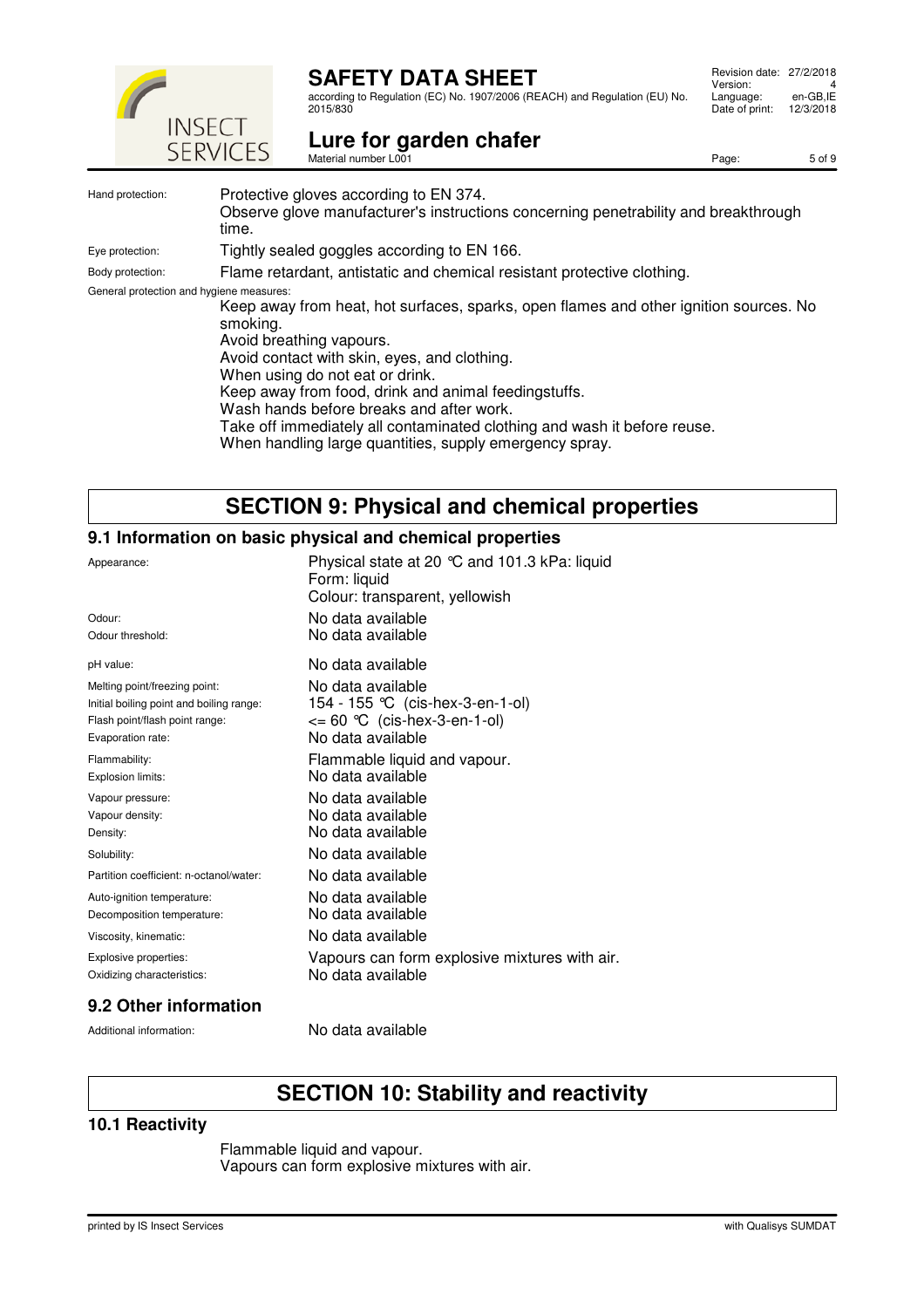according to Regulation (EC) No. 1907/2006 (REACH) and Regulation (EU) No. 2015/830

# **Lure for garden chafer**

 Revision date: 27/2/2018 Version: 4<br>Language: en-GB,IE Language: en-GB, IE<br>Date of print: 12/3/2018 Date of print:

Material number L001



Page: 6 of 9

#### **10.2 Chemical stability**

Stable under recommended storage conditions.

#### **10.3 Possibility of hazardous reactions**

Heating will lead to pressure increase: Danger of bursting and explosion.

#### **10.4 Conditions to avoid**

Keep away from heat sources, sparks and open flames. Protect against direct sunlight.

#### **10.5 Incompatible materials**

Strong oxidizing agents

#### **10.6 Hazardous decomposition products**

No decomposition when used properly. Thermal decomposition: No data available

### **SECTION 11: Toxicological information**

#### **11.1 Information on toxicological effects**

Toxicological effects: The statements are derived from the properties of the single components. No toxicological data is available for the product as such. Acute toxicity (oral): Lack of data. Acute toxicity (dermal): Lack of data. Acute toxicity (inhalative): Lack of data. Skin corrosion/irritation: Lack of data. Serious eye damage/irritation: Eye Dam. 1; H318 = Causes serious eye damage. Sensitisation to the respiratory tract: Lack of data. Skin sensitisation: Skin Sens. 1; H317 = May cause an allergic skin reaction. Germ cell mutagenicity/Genotoxicity: Lack of data. Carcinogenicity: Lack of data. Reproductive toxicity: Lack of data. Effects on or via lactation: Lack of data. Specific target organ toxicity (single exposure): Lack of data. Specific target organ toxicity (repeated exposure): Lack of data. Aspiration hazard: Lack of data.

### **SECTION 12: Ecological information**

#### **12.1 Toxicity**

Further details: No data available

#### **12.2 Persistence and degradability**

Further details: No data available

#### **12.3 Bioaccumulative potential**

Partition coefficient: n-octanol/water:

No data available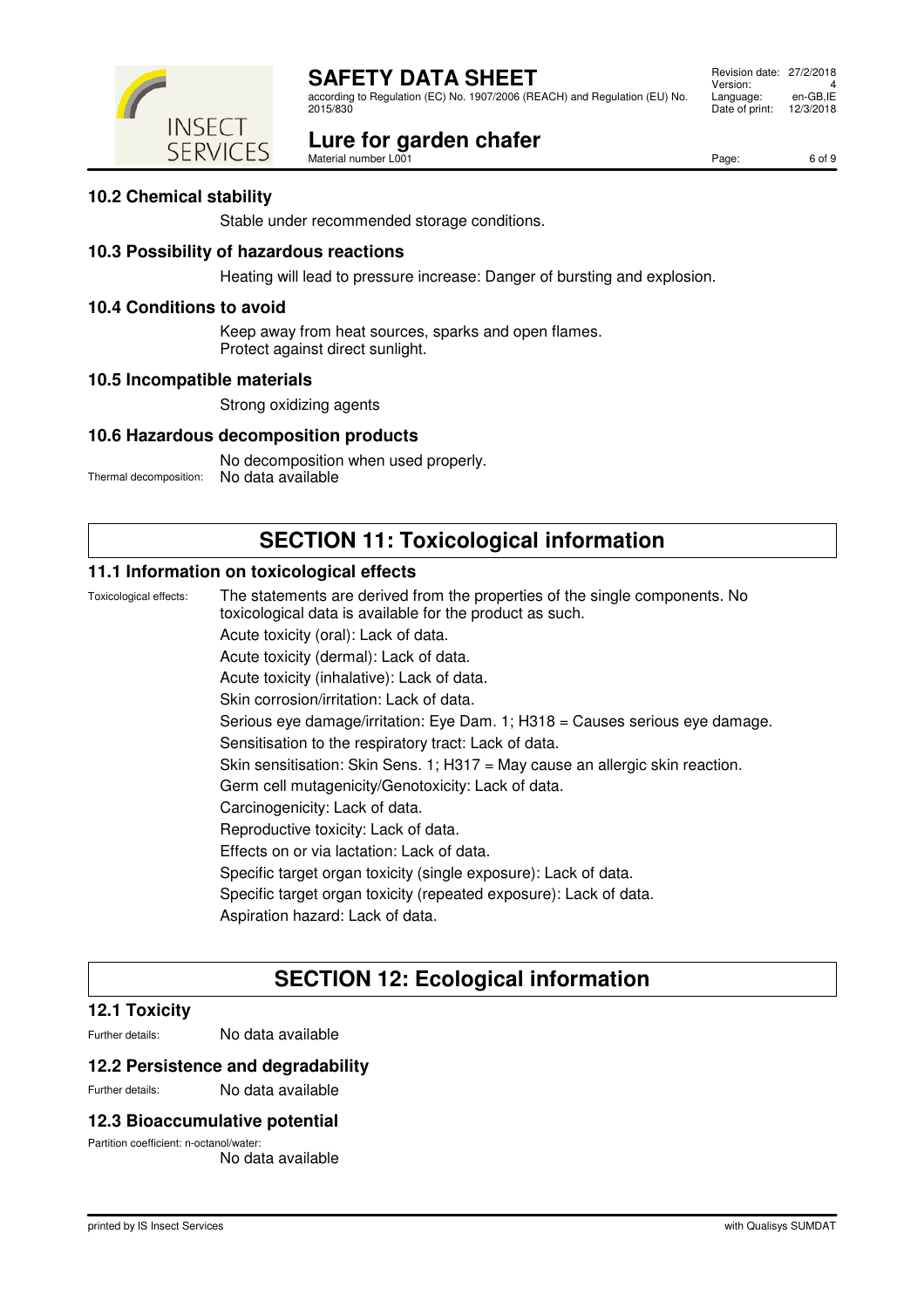according to Regulation (EC) No. 1907/2006 (REACH) and Regulation (EU) No.

#### **Lure for garden chafer** Material number L001

 Revision date: 27/2/2018 Version: 4<br>Language: en-GB,IE Language: en-GB,IE<br>Date of print: 12/3/2018 Date of print:

Page: 7 of 9

### **12.4 Mobility in soil**

No data available

#### **12.5 Results of PBT and vPvB assessment**

No data available

#### **12.6 Other adverse effects**

General information: Do not allow to enter into ground-water, surface water or drains.

# **SECTION 13: Disposal considerations**

#### **13.1 Waste treatment methods**

#### **Product**

Waste key number:  $070404*$  = Other organic solvents, washing liquids and mother liquors  $=$  Evidence for disposal must be provided. Recommendation: Dispose of waste according to applicable legislation.

#### **Contaminated packaging**

Recommendation: Dispose of waste according to applicable legislation. Non-contaminated packages may be recycled. Handle empty containers with care. Incineration may cause explosion.

# **SECTION 14: Transport information**

#### **14.1 UN number**

ADR/RID, IMDG, IATA-DGR: UN 1987

#### **14.2 UN proper shipping name**

ADR/RID, IMDG, IATA-DGR:

UN 1987, ALCOHOLS, N.O.S. (cis-hex-3-en-1-ol), mixture

#### **14.3 Transport hazard class(es)**

| ADR/RID:  | Class 3, Code: F1  |
|-----------|--------------------|
| IMDG:     | Class 3, Subrisk - |
| IATA-DGR: | Class 3            |

### **14.4 Packing group**

ADR/RID, IMDG, IATA-DGR: III

#### **14.5 Environmental hazards**

Marine pollutant: no



#### 2015/830 **INSECT SERVICES**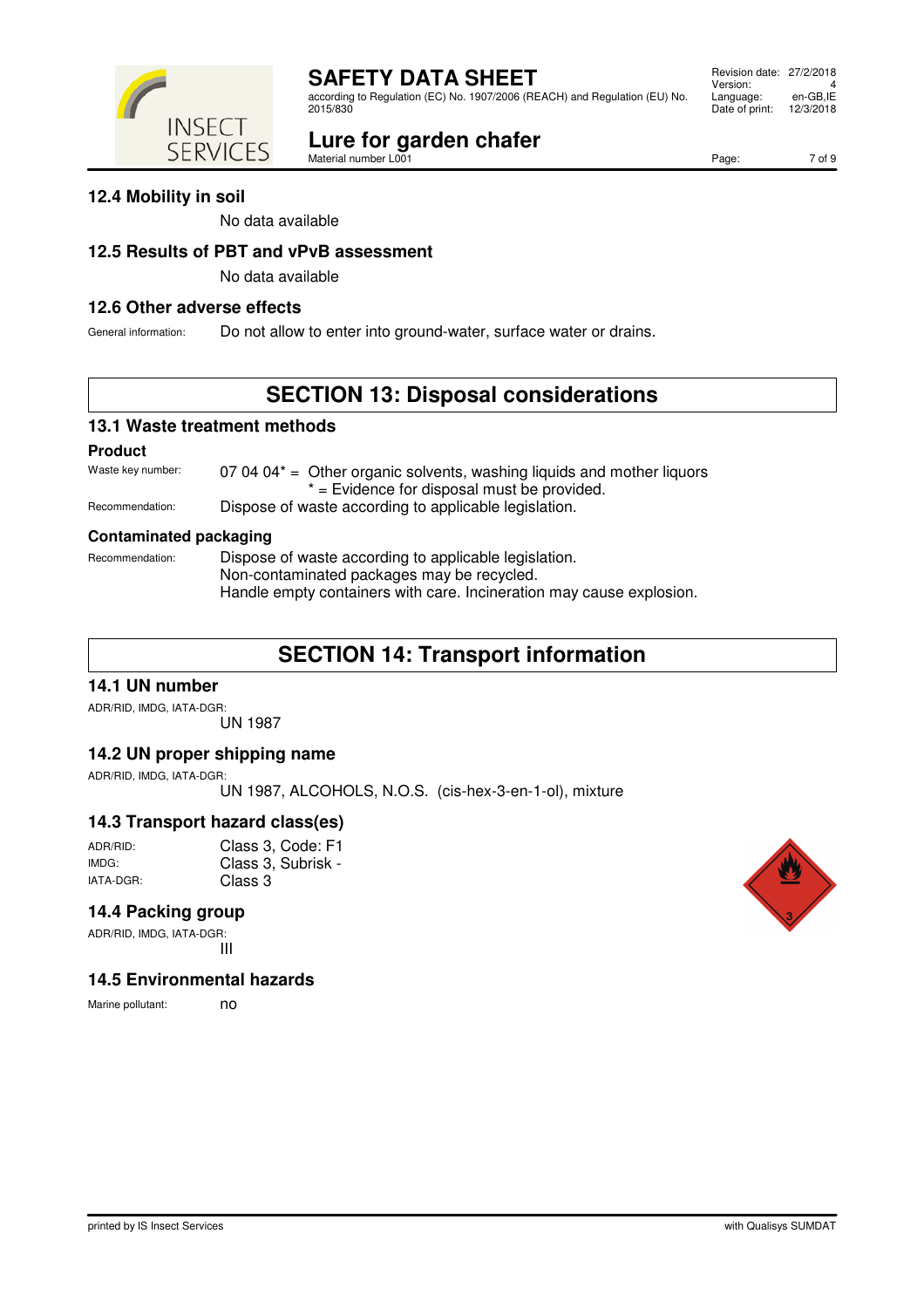according to Regulation (EC) No. 1907/2006 (REACH) and Regulation (EU) No. 2015/830

 Revision date: 27/2/2018 Version: 4<br>Language: en-GB,IE Language: Date of print: 12/3/2018

#### **INSECT** Lure for garden chafer<br>Material number L001 **SERVICES**

Page: 8 of 9

### **14.6 Special precautions for user**

### **Land transport (ADR/RID)**

| Warning board:                           | ADR/RID: Kemmler-number 30, UN number UN 1987 |
|------------------------------------------|-----------------------------------------------|
| Hazard label:                            | 3                                             |
| Special provisions:                      | 274 601                                       |
| Limited quantities:                      | 5 L                                           |
| EQ:                                      | E1                                            |
| Contaminated packaging - Instructions:   | P001 IBC03 LP01 R001                          |
| Special provisions for packing together: | MP <sub>19</sub>                              |
| Portable tanks - Instructions:           | Τ4                                            |
| Portable tanks - Special provisions:     | <b>TP1 TP29</b>                               |
| Tank coding:                             | LGBF                                          |
| Tunnel restriction code:                 | D/E                                           |
| Sea transport (IMDG)                     |                                               |
| EmS:                                     | $F-E$ , S-D                                   |
| Special provisions:                      | 223, 274                                      |
| Limited quantities:                      | 5 L                                           |
| Evented quantities:                      | E1                                            |

| . L         |
|-------------|
| E1          |
| P001, LP01  |
|             |
| IBC03       |
|             |
|             |
| T4          |
| TP1, TP29   |
| Category A. |
|             |
| none        |
|             |

#### **Air transport (IATA)**

| Hazard label:                           | Flamm. liquid                             |
|-----------------------------------------|-------------------------------------------|
| <b>Excepted Quantity Code:</b>          | E1                                        |
| Passenger and Cargo Aircraft: Ltd.Qty.: | Pack.Instr. Y344 - Max. Net Qty/Pkg. 10 L |
| Passenger and Cargo Aircraft:           | Pack.Instr. 355 - Max. Net Qty/Pkg. 60 L  |
| Cargo Aircraft only:                    | Pack.Instr. 366 - Max. Net Qty/Pkg. 220 L |
| Special provisions:                     | A3 A180                                   |
| Emergency Response Guide-Code (ERG):    | 3L                                        |

#### **14.7 Transport in bulk according to Annex II of Marpol and the IBC Code**

No data available

# **SECTION 15: Regulatory information**

### **15.1 Safety, health and environmental regulations/legislation specific for the substance or mixture**

#### **National regulations - Great Britain**

Hazchem-Code: •3Y

No data available